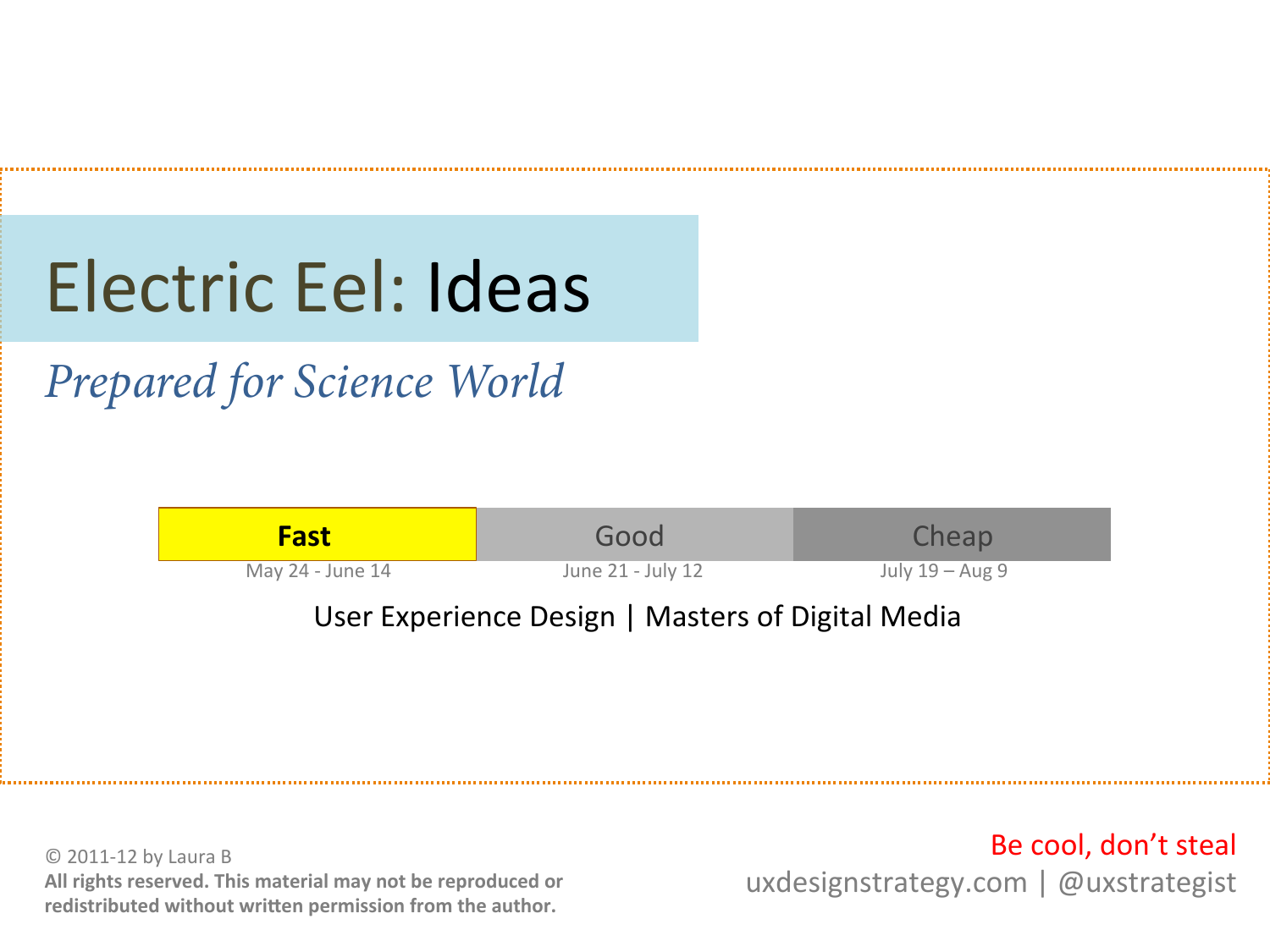# Electric Eel – Overlooked



Observations of Pain Points:

- Kiosk is overlooked & unused compared to other exhibits in the gallery.
- Some visitors try to engage by touching the screen.
- Currently, it looks more like an informational kiosk rather than an exhibit.

**Improve Signage & Appearance:** Provide a stand-alone vertical sign adjacent to the kiosk to draw attention to it and provide a brief explanation.

Possibly decorate kiosk exterior with color/graphics to reduce grey "corporate" feel.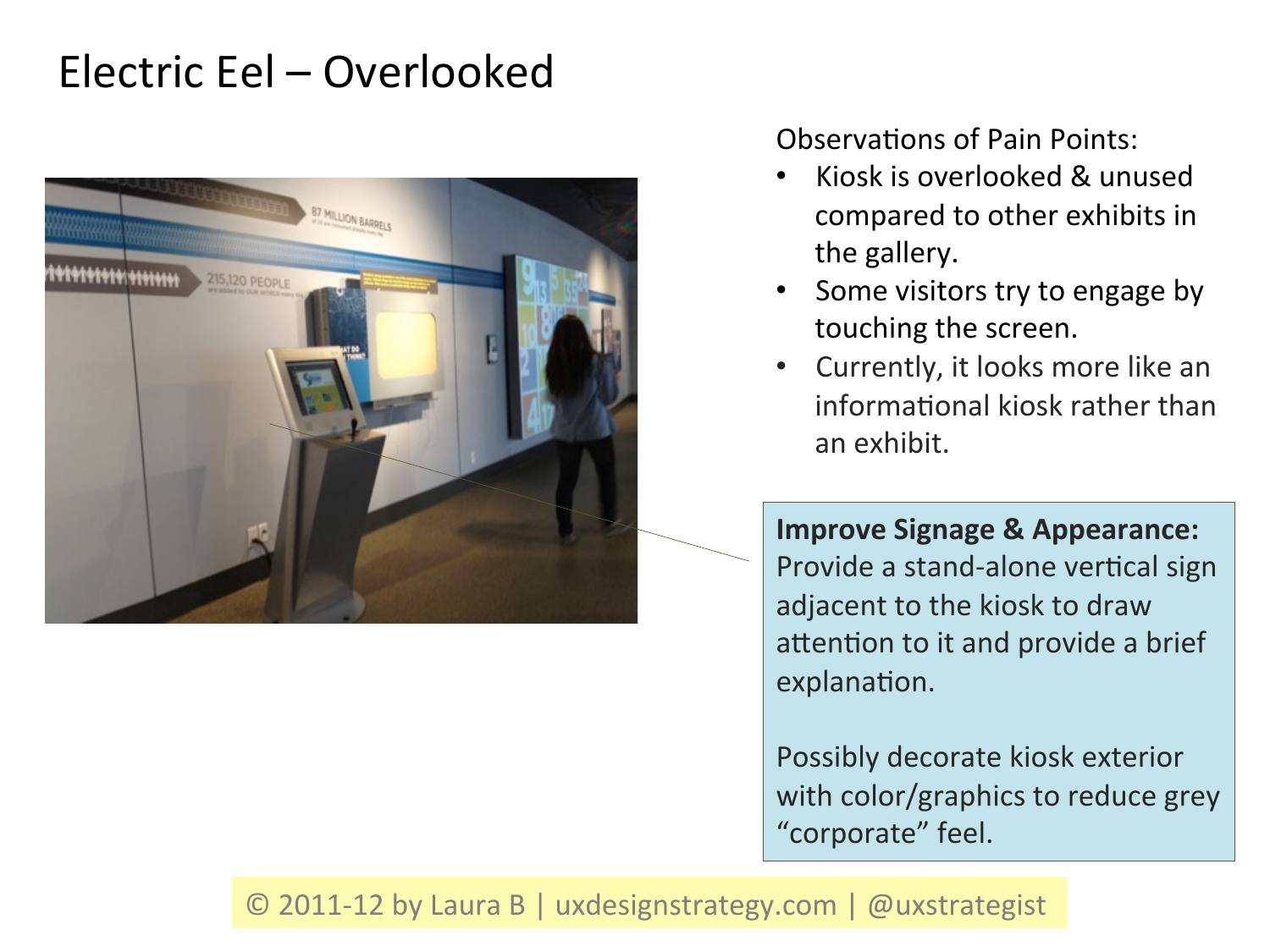### Electric Eel – Overlooked



#### **Some Additional Ideas:**

Add floor decals of footsteps leading to the kiosk. Would be especially nice if they had a sensor that would light up if you stood near or on them!

Add an interactive element above the kiosk on the wall; for example, a light or sound that is responsive to whether a player is winning/ losing a game.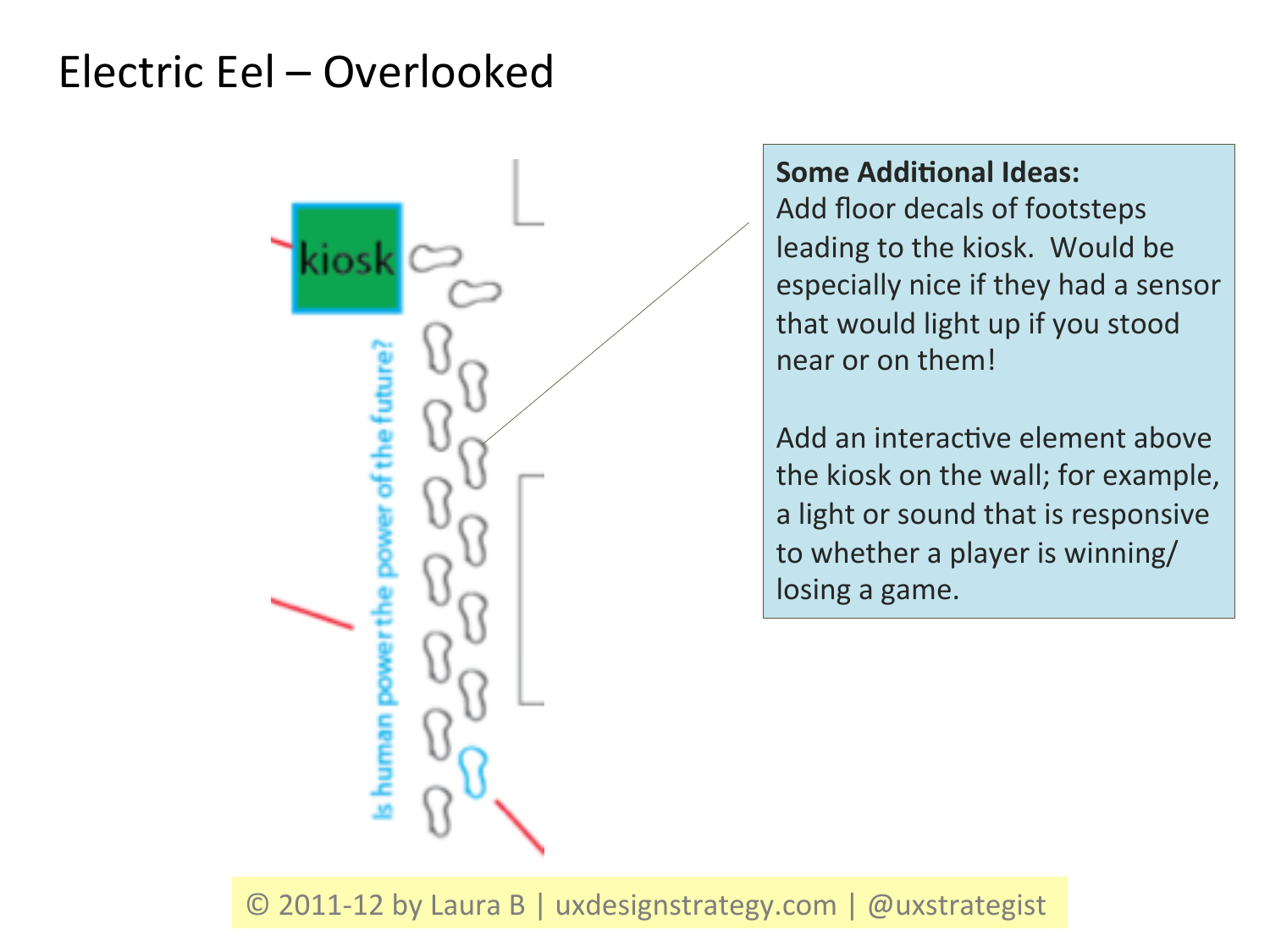### Electric Eel – Hard to Reach



Observations of Pain Points:

- Small children and shorterstatured visitors have difficulty reaching the controls & seeing the screen.
- Parents struggle to lift children up.

### **Provide Stepstool:**

Provide a stepstool for verticallychallenged visitors, or parents with young children.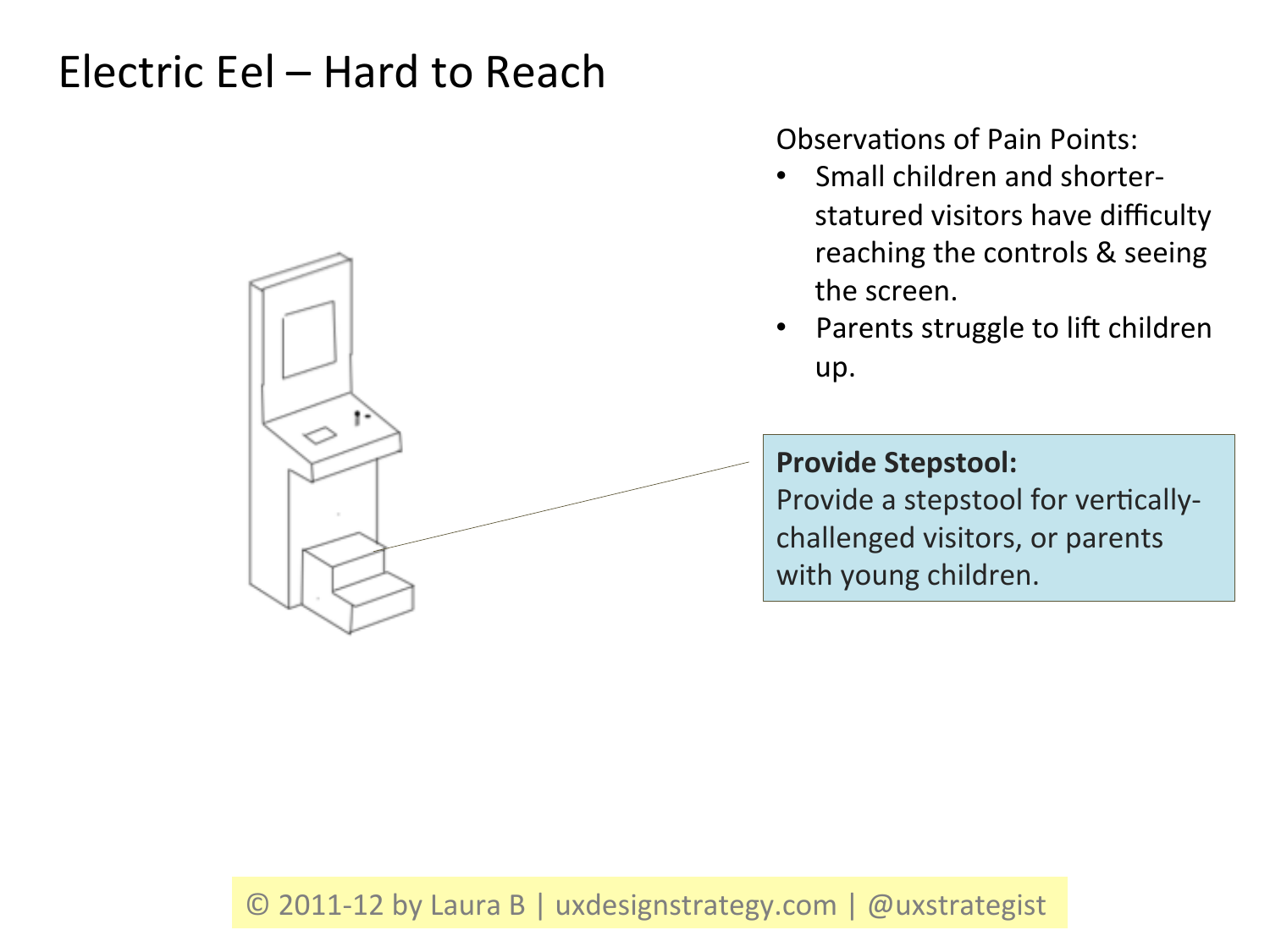# Electric Eel – Confusing Kiosk Controls



Observations of Pain Points:

- Number of controllers causes confusion; visitors start using them haphazardly to try and start the game.
- Visitors across all age groups seemed to choose joystick first, most likely because it's 3dimensional and familiar.
- Visitors can cheat by using touchpad/mouse buttons.

### **Restrict Input Devices by:**

- Covering & disabling trackpad
- -or- placing instructions next to each input method
- -or- replacing with joystick and single button (centered to kiosk)
- -or- default to starting game when a button is pushed.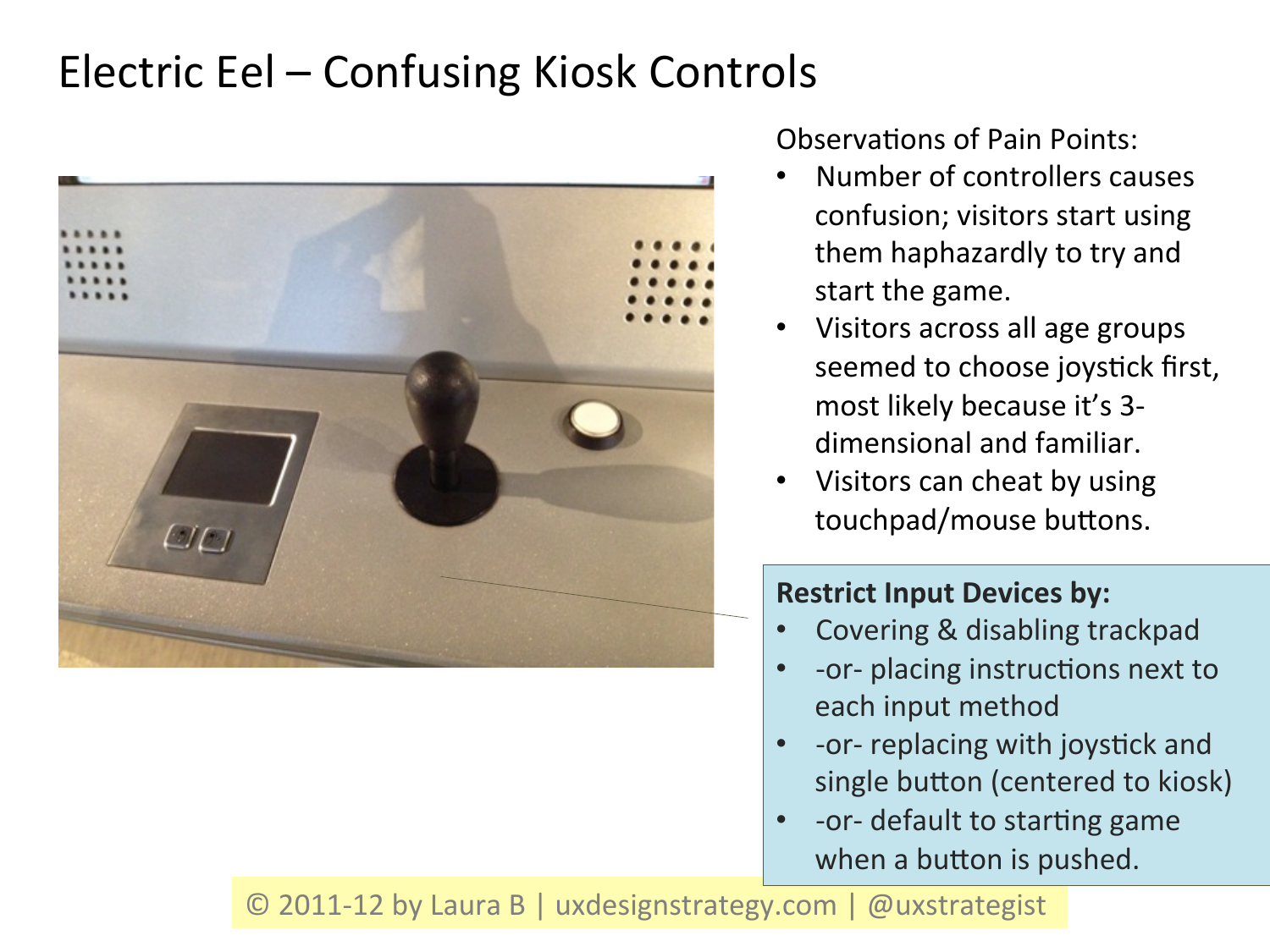# Electric Eel – Confusing Kiosk Controls

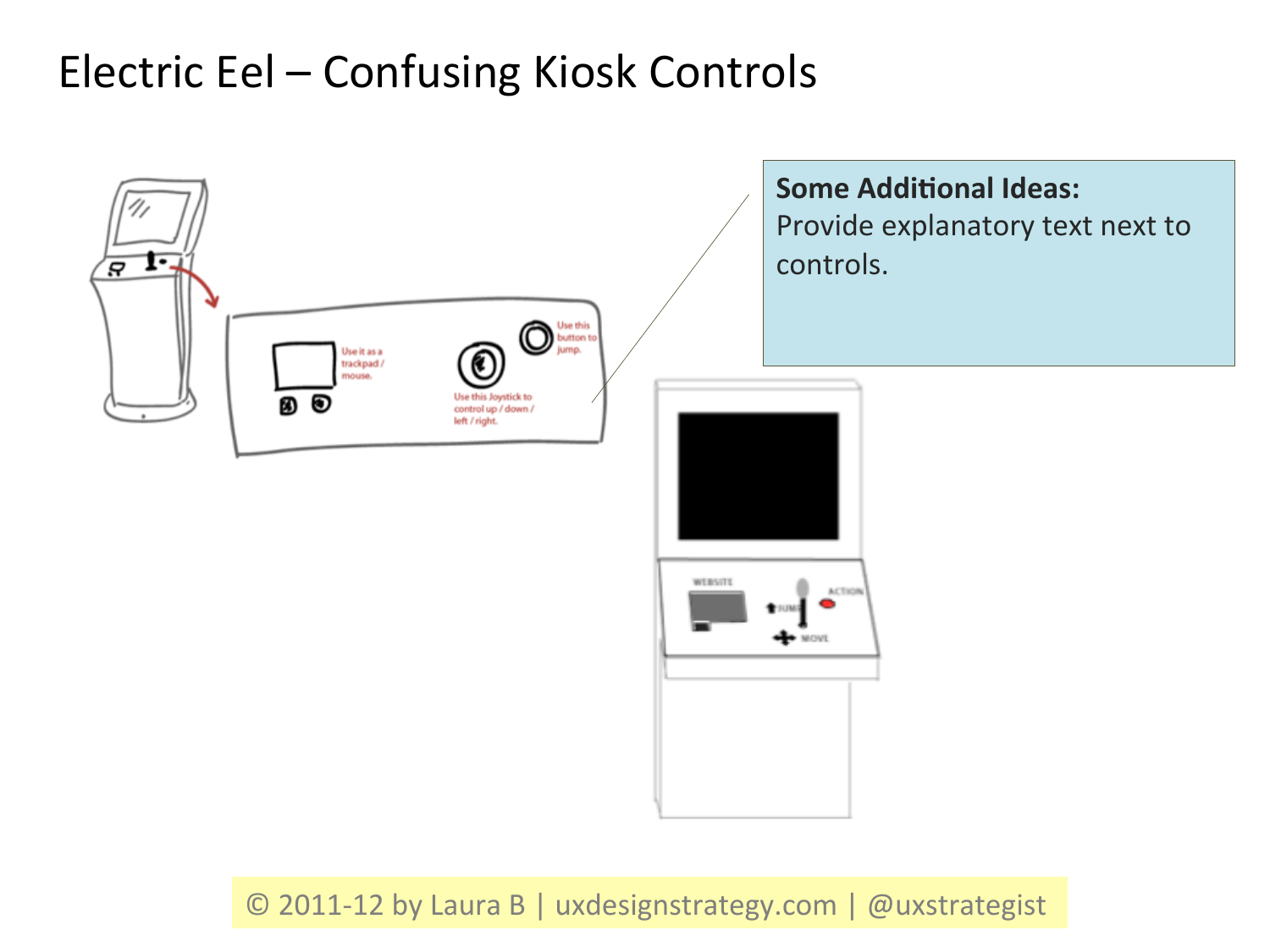# Electric Eel – What's clickable?



Observations of Pain Points:

- Visitors try to select other nonfunctional games & get frustrated in the process.
- More often than not, visitors first choose other games than Ernie, indicating that it's not the most appealing option.

**Eliminate non-functional games:** Create a kiosk version of the website and eliminate nonclickable areas to reduce confusion and frustration.

Could provide a QR code to let players know there are more games available online.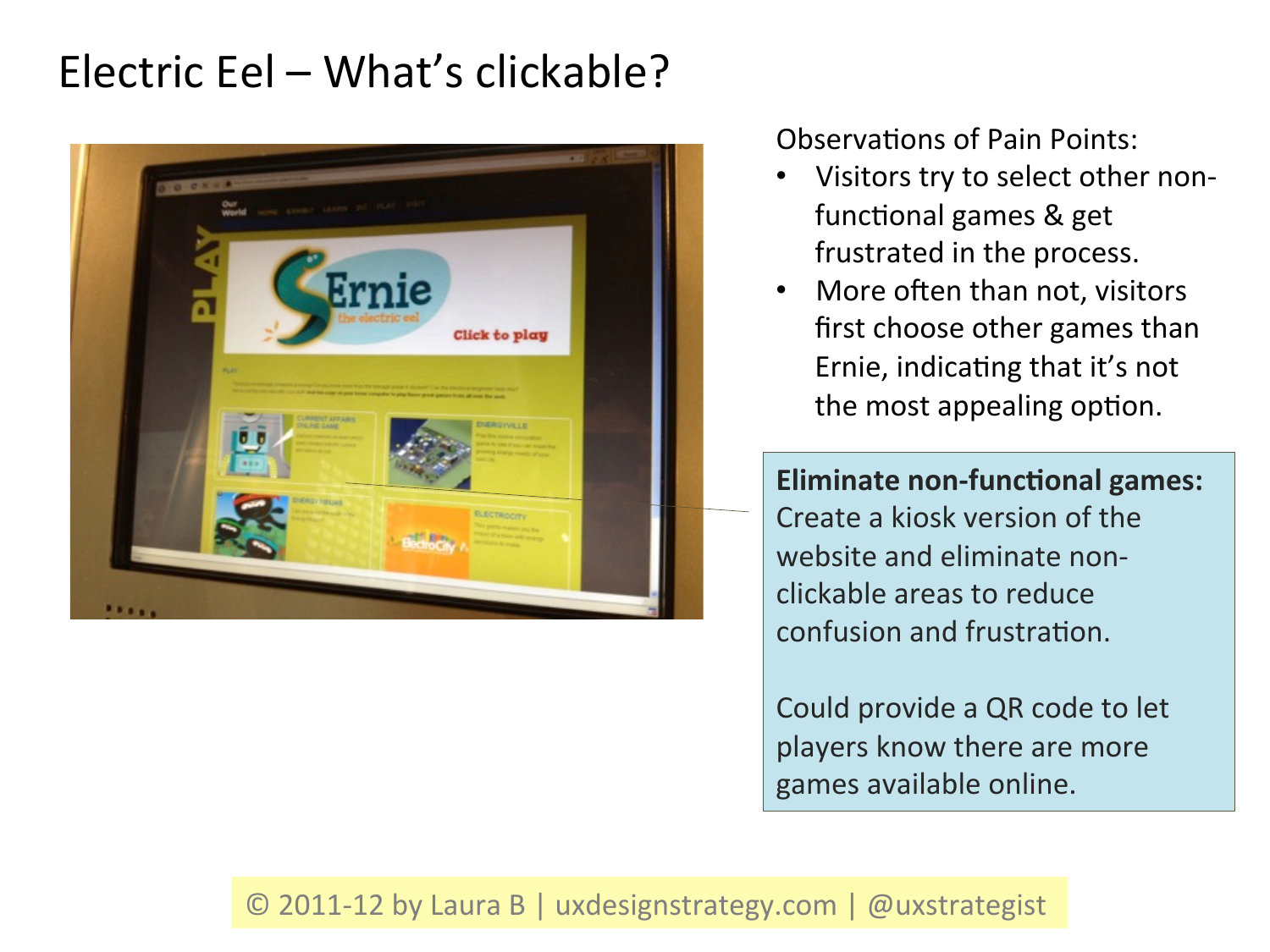### Electric Eel – Barriers to Playing



#### Observations of Pain Points:

Visitors have to go through many screens before finally getting to play the game.

#### **Replace intro screen:**

Have kiosk default to a simple "Start" or "Play" screen that can be controlled with the joystick.

Next the visitor could choose between "Learn" (to access written content) or "Play." The default choice would be "Play."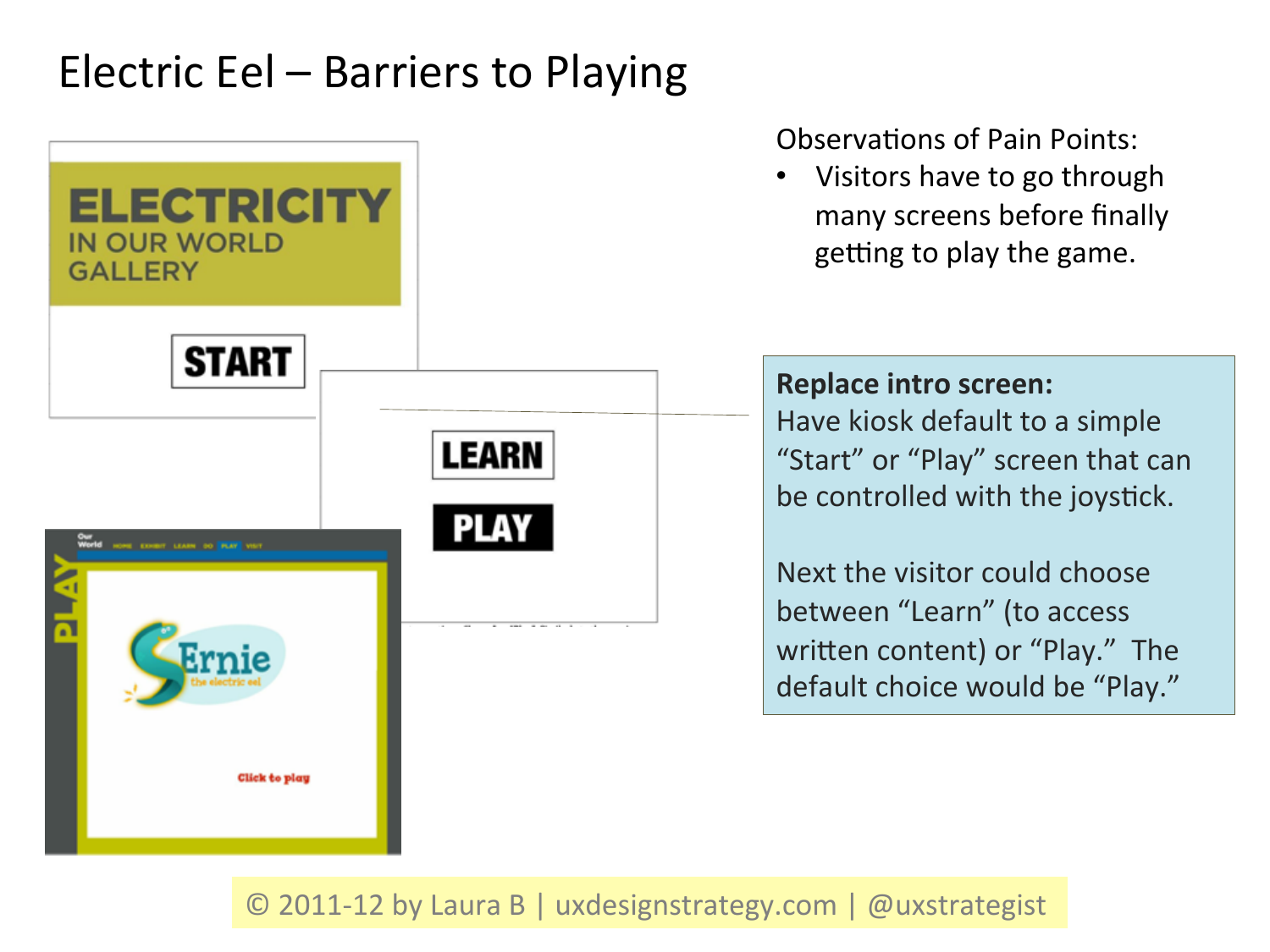

Observations of Pain Points:

- Visitors skip over "boring" intro.
- As a result, they don't know how to play the game and quickly die and lose interest in the game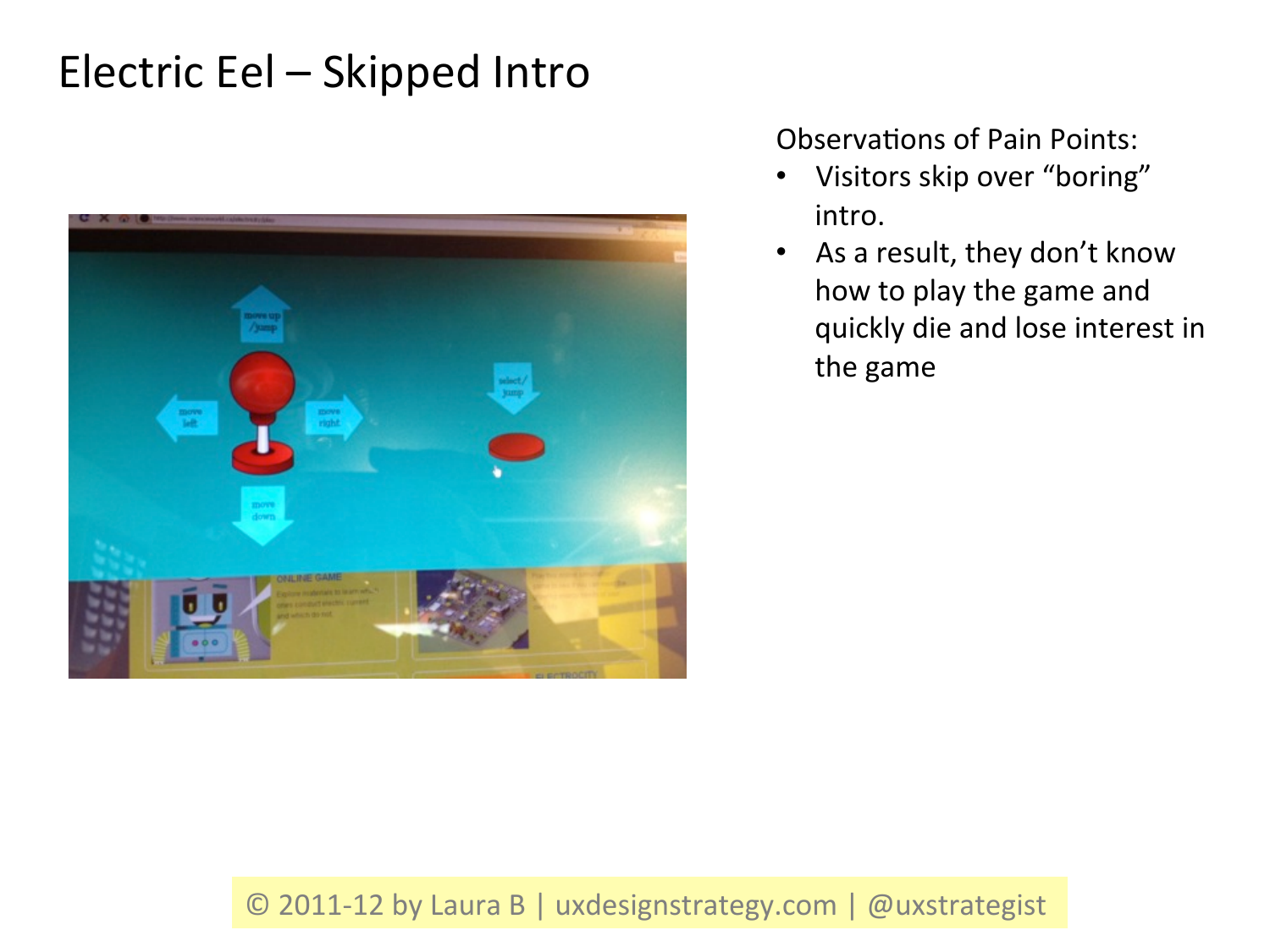

**Build Instructions into Play:** Allow users to learn about game controls by practicing them before the game starts. Brief text could accompany this "hands-on" tutorial.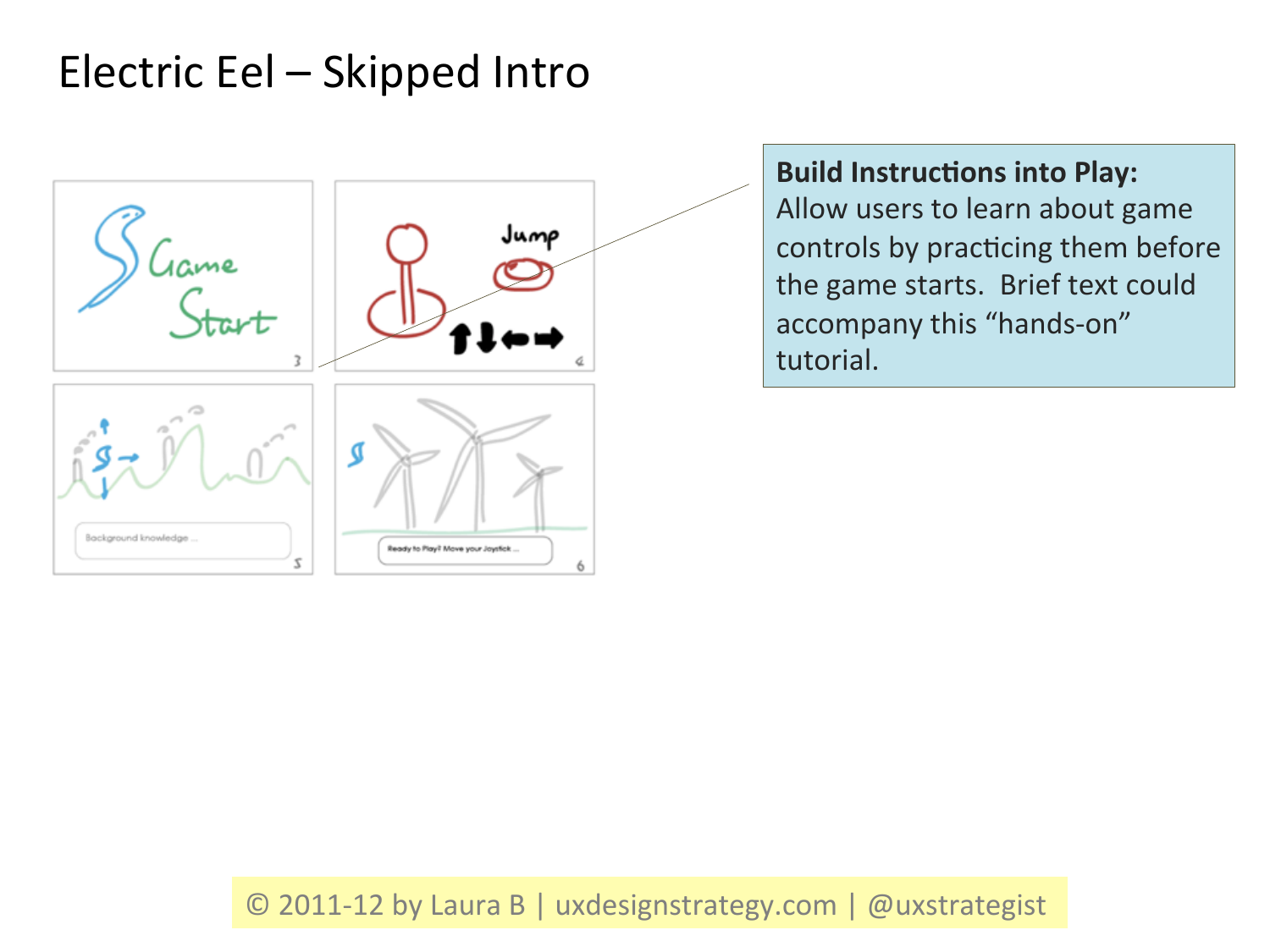# **ERNIE** THE ELECTRIC EEL

Ernie the electric eel loves being full of electrical energy, but his power is running out! You can help him get it back.

Travel with Ernie to five different power plants. Guide him safely through each one to earn a power boost. Good luck!

**Give Users More Control:** 

Alternately, create a quick "wizard" like tutorial that briefly describes the game and visually shows the controls.

**NEXT** 

# **HOW TO PLAY**

| spacebar | up                      |
|----------|-------------------------|
| jump     | $1eft$<br>right<br>down |
|          | <b>START</b>            |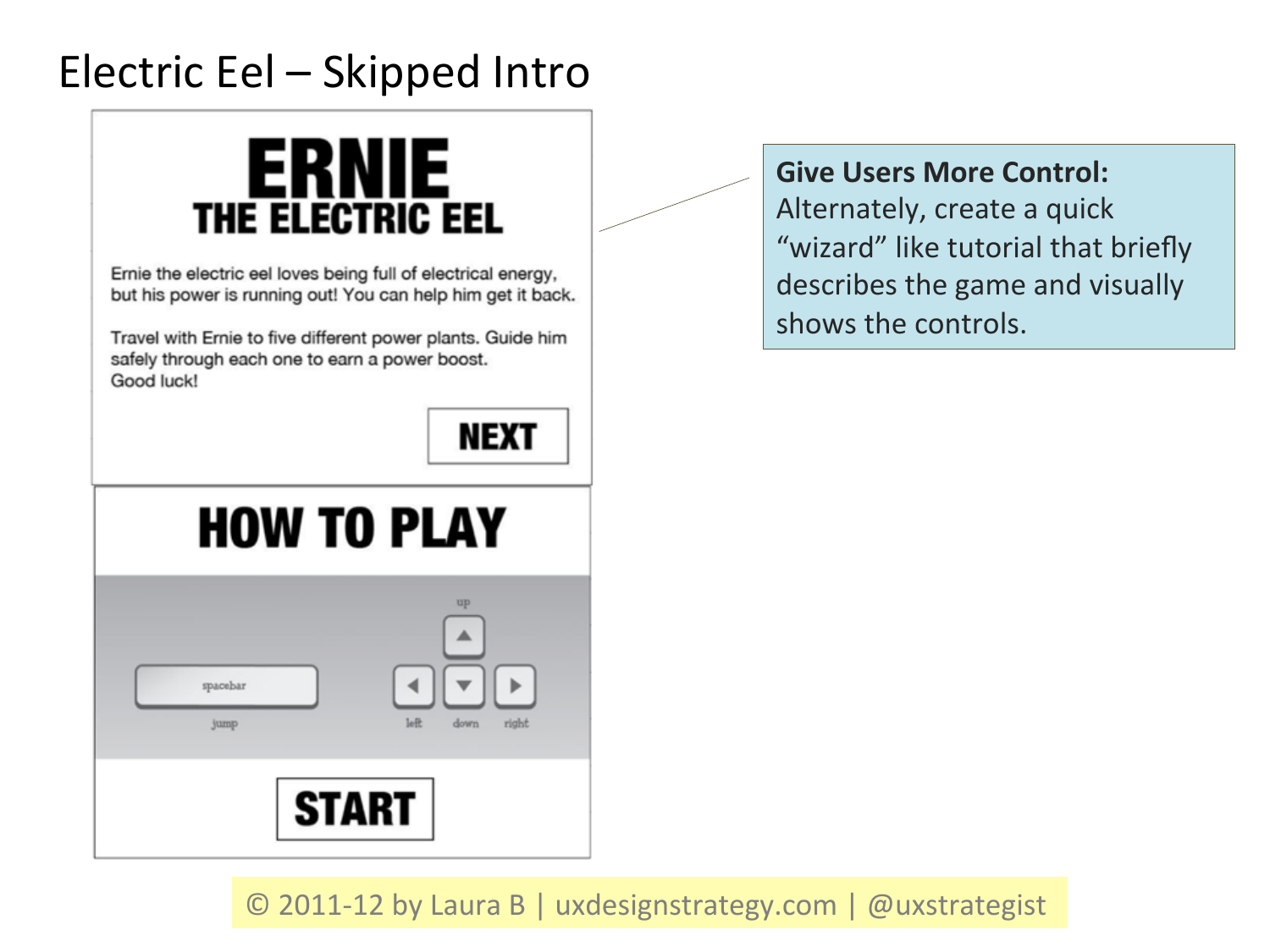

**Give Users More Control:** It could also include a "Back" and "Next" button if necessary.

Users could then control how quickly they go through the screens, and could return to it from the main menu at a later point in time as well.

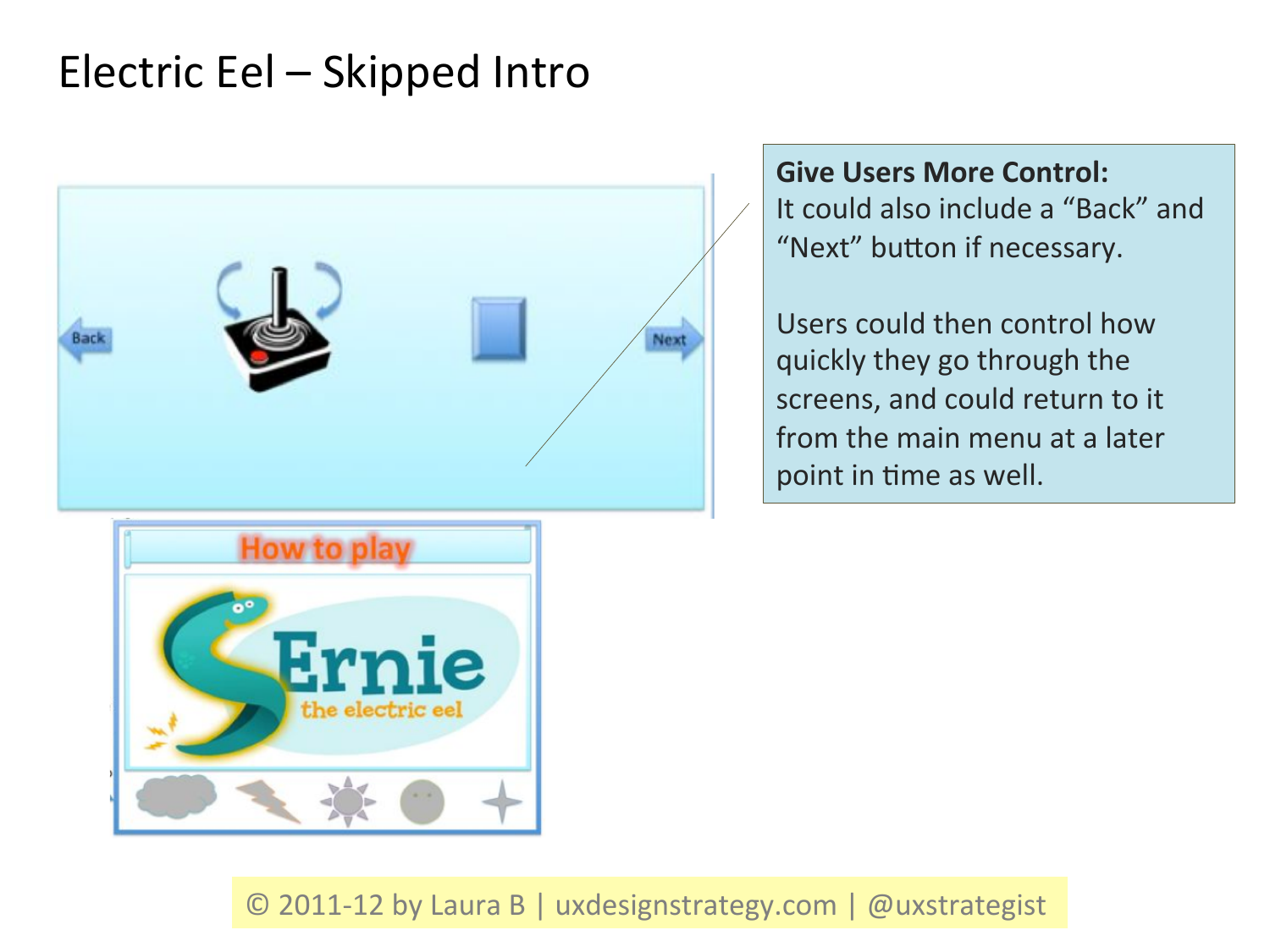### Electric Eel - It's Hard!



Observations of Pain Points:

- Visitors only play for a few minutes, leaving mid-play, indicating that it is not engaging and/or is too hard.
- Joystick is not very precise, making the game overly difficult leading to abandonment.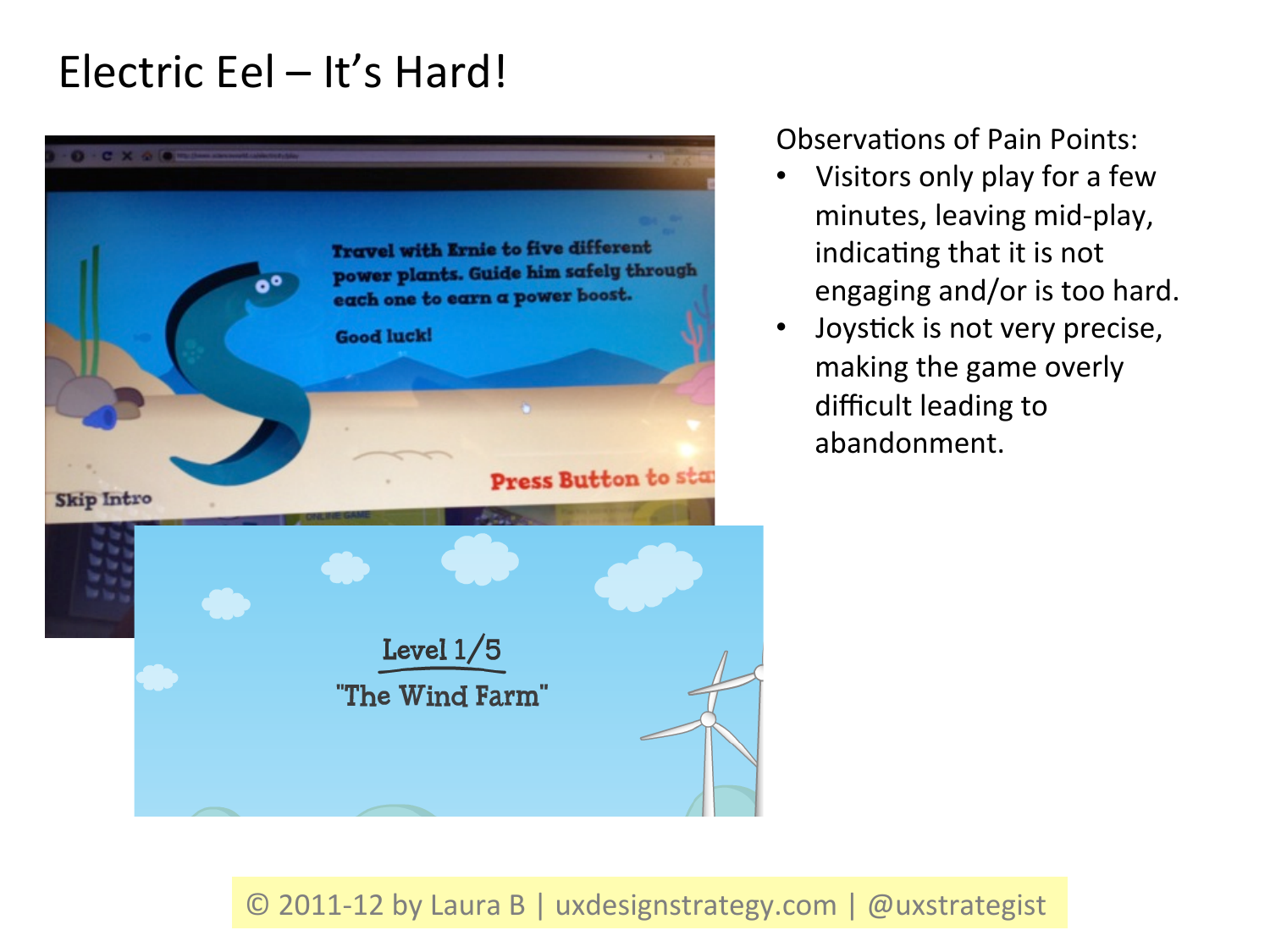### Electric Eel - It's Hard!



### **Allow Players to Choose from Five Levels:**

- Give players control over the levels so they can explore as they like (especially since levels don't change difficulty).
- Assign each level an icon that players can choose in the main menu.